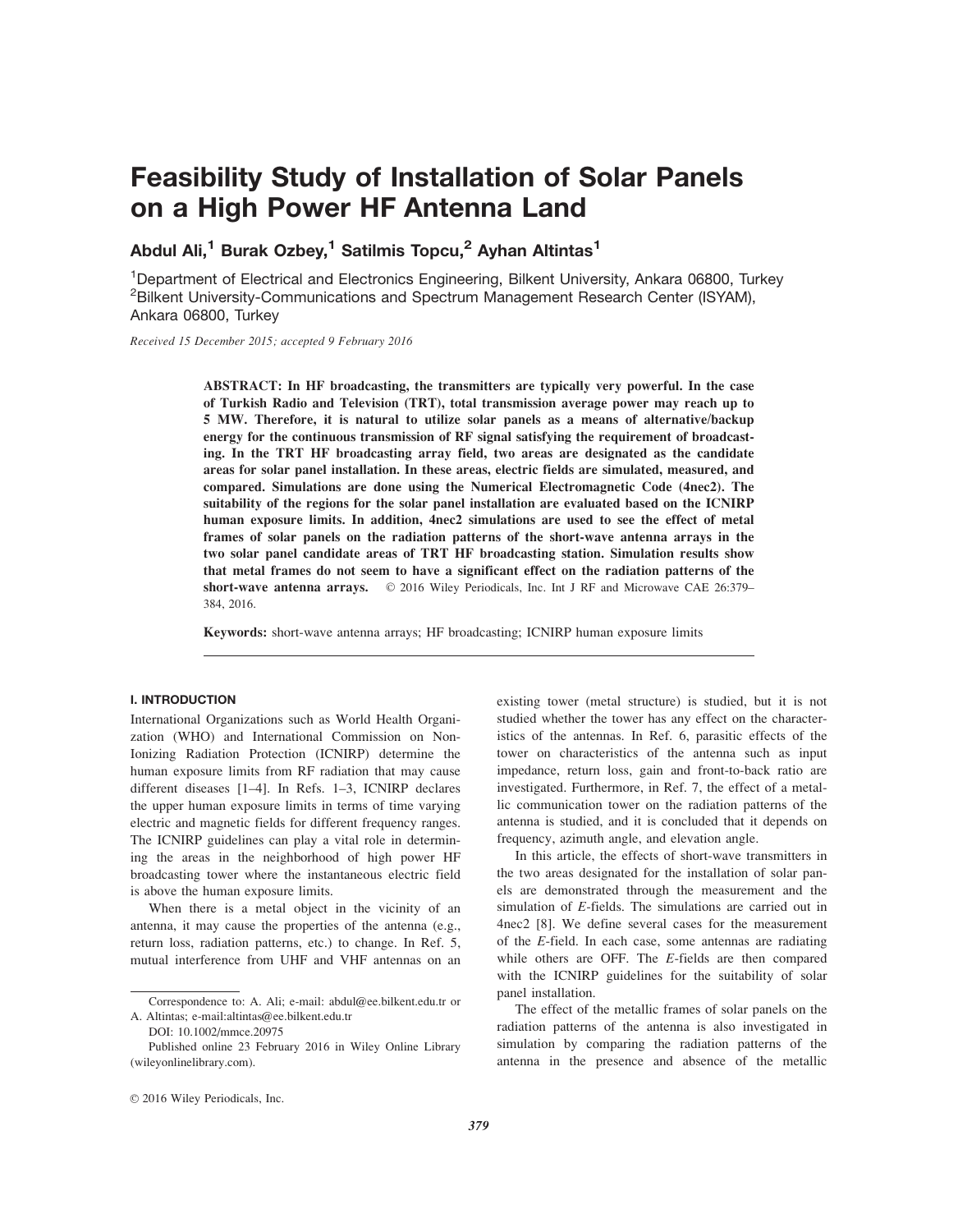

Figure 1 Map showing two candidate areas for solar panel installation.

frames in the two designated areas for solar panel installation.

### II. MEASUREMENTS AND SIMULATIONS

The short-wave radio transmission station of Turkish Radio and Television (TRT) consists of transmitters, antennas, towers, and transmission lines which are spread over a wide area. It is the location from where radio signals are broadcast to several countries around the world using different frequencies varying in the range 1–30 MHz. The transmitters available in the station are set to operate at different frequencies. These transmitters comprise antenna arrays of different geometries, that are turned ON and OFF in a combinational fashion in order to broadcast to a specific country. For a particular antenna, the maximum generator power level is around 500 kW [9]. In addition to using the electrical grid, cheaper alternative energy resources are sought in order to obtain such a large power. One of the most promising solutions is the use of solar panels. The two regions of interest (yellow and red-shaded) for the installation of solar panels are shown in Figure 1. The transmitting dipole antenna arrays which are predicted to have the most dominant effects on the designated areas are  $A_{12}$  (6–11 MHz),  $A_{13}$  (9–17 MHz),  $A_{15}$  (15–26 MHz),  $A_{16}$  (7–13 MHz), and  $A_{18}$  (6–11 MHz) (see Fig. 1). In addition, a mechanically controlled rotating antenna  $A_{45}$  (6–11 MHz) and a quadrant antenna  $A_{53}$  (7–9 MHz) are located further behind dipole arrays (not shown in Fig. 1).  $A_{53}$  has an omnidirectional radiation characteristic, while rotating antenna  $(A_{45})$  is predicted to produce a strong E-field when it is pointing toward yellow or red-shaded regions. There is a metal wire curtain between the two antennas and the two regions of interest. The basic element used in antenna arrays is the folded dipole antenna. The antenna  $A_{12}$  consists of  $2 \times 4$  folded dipole elements. These antenna arrays are studied via simulations and measurements in terms of the level of  $E$ -field they produce on the yellow and red-shaded regions.

The simulations are done in a freely available software 4nec2 (Numerical Electromagnetic Code) which is based on the Method of Moments (MoM) [8]. The geometry of  $A_{12}$  is shown in Figure 2. The height of the antenna from the ground plane is 9 m. The rest of the antennas are similar in shape to  $A_{12}$  but with different dimensions. In order to carry out measurement in these two regions, we define several cases in which some of the aforementioned antennas are broadcasting while others are OFF. These cases are listed below:

- I. Only  $A_{12}$  is ON.
- II. Only  $A_{45}$  is ON.
- III. Only  $A_{53}$  is ON.
- IV. Only  $A_{12}$ ,  $A_{13}$ ,  $A_{15}$ ,  $A_{16}$ , and  $A_{18}$  are ON.
- V. Only  $A_{12}$ ,  $A_{13}$ ,  $A_{15}$ ,  $A_{16}$ , and  $A_{53}$  are ON.
- VI. Only  $A_{12}$ ,  $A_{13}$ ,  $A_{15}$ ,  $A_{16}$ , and  $A_{45}$  are ON.
- VII. Only  $A_{12}$ ,  $A_{13}$ ,  $A_{15}$ ,  $A_{45}$ , and  $A_{53}$  are ON.

Almost all of these cases are investigated in redshaded region with the measurement of the E-field, while in the yellow region only the first three cases are considered. The reason for not considering all cases in the yellow region will be clear later in the subsequent section.

#### A. Yellow Region

The boundaries of the yellow region are marked with B1, B2, B3, B4. The measurements are started from reference point Re1 (for boundaries B1 and B2) as shown in Figure 1. The E-field measurements are performed with a NARDA EMR 300 radiation meter (Probe EF0391 is used which covers the frequency range 100 kHz to 3 GHz) by using the device on the average value setting. In the first case, when only  $A_{12}$  is active, the E-field is measured and simulated at some points along the boundary line B2 in the yellow region and then, compared with the ICNIRP human exposure limits. According to ICNIRP guidelines, the human safety limits are  $87/f^{1/2}$  V/m and 28 V/m RMS (where  $f$  is frequency in MHz) in the range  $1-10$  MHz and 10–400 MHz, respectively [1–3]. Table I shows the



**Figure 2** Geometry of  $A_{12}$  in 4nec2.

International Journal of RF and Microwave Computer-Aided Engineering/Vol. 26, No. 4, May 2016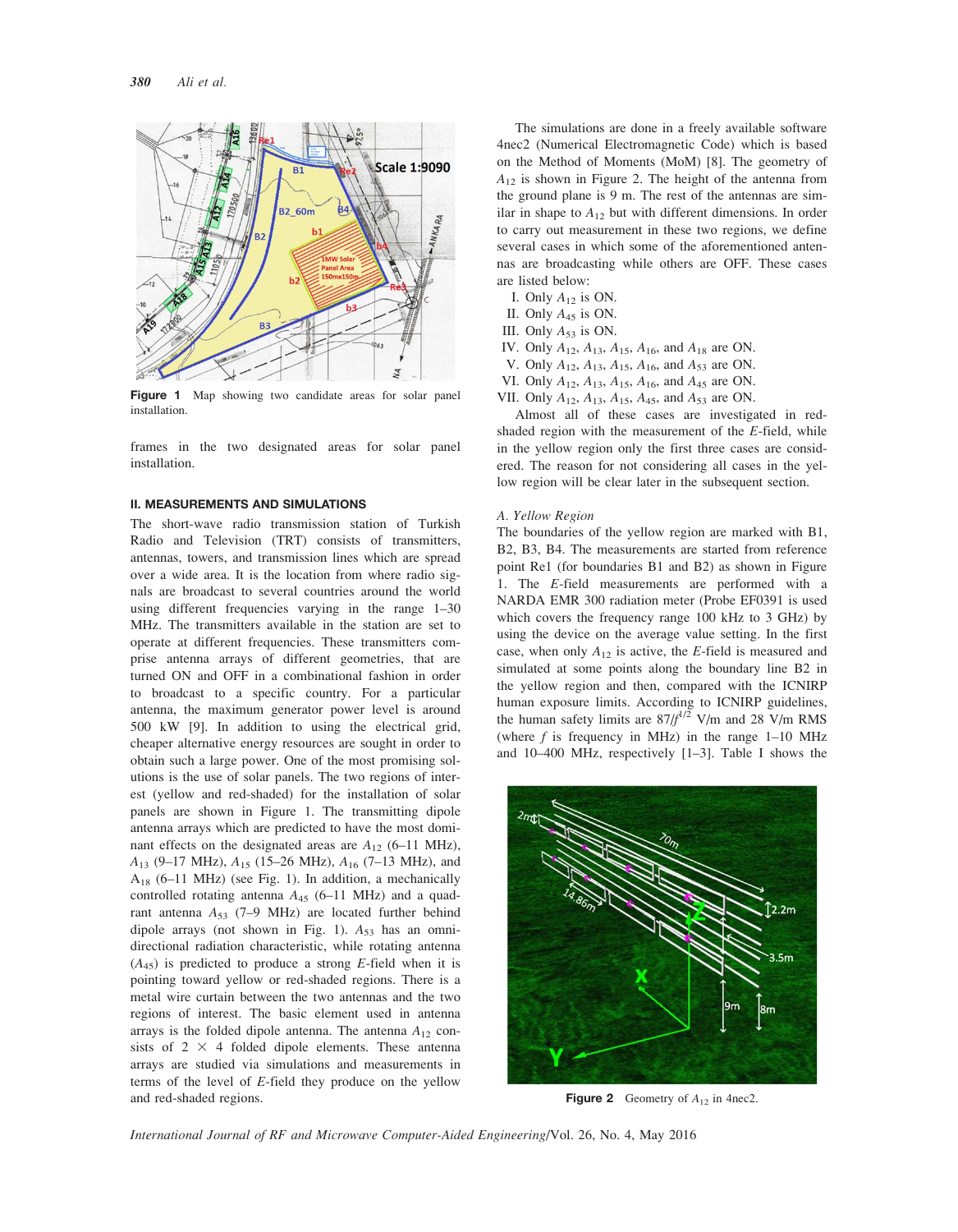Point Percentage (%) Difference Measured Simulated 1 27.3 87.62 2 23.2 75 3 21.4 63.5 4 10.7 30

TABLE I E-Field Comparison of  $A_{12}$  with ICNIRP Limits



**Figure 3** Measured E-field of  $A_{53}$  in the yellow region.

difference of E-field data in percentage when compared with the human exposure limits through Eq. (1).

$$
\% difference = \frac{E_{\text{experimental}} - 28}{28} \times 100 \tag{1}
$$

At every point (points 1, 2, 3, and 4 are selected along the boundary line B2) shown in the Table I, the measured and simulated E-fields are above the ICNIRP human exposure limits. In the case of  $A_{53}$  and  $A_{45}$ , the measured E-fields are shown in Figures 3 and 4, respectively. These plots illustrate that the field strengths from  $A_{53}$  and  $A_{45}$  in the yellow region are very weak. The fact that there is weak E-field is due to the metal curtain between the yellow region and these antennas.

The measured and simulated E-fields from  $A_{12}$  are observed to be very strong, violating the threshold human exposure limits of ICNIRP. Based on these results, the yel-



**Figure 5** Measured E-field of  $A_{12}$ ,  $A_{45}$ , and  $A_{53}$  in the redshaded region.



**Figure 6** Simulated E-field of  $A_{12}$  in red-shaded region.

low region is not recommended for the installation of solar panels. Since, the E-field from  $A_{12}$  is very strong and is by itself above the limits set by ICNIRP, the additional power coming from  $A_{13}$ ,  $A_{15}$ ,  $A_{16}$ , and  $A_{18}$  are not studied since, they have a similar geometry and are expected to produce a strong E-field above the ICNIRP limits.

## B. Red-Shaded Region

The boundaries of the red-shaded region are marked with b1, b2, b3, b4 and its area is 150 m  $\times$  150 m (see Fig. 1). This region is 175 m away, which corresponds to



International Journal of RF and Microwave Computer-Aided Engineering DOI 10.1002/mmce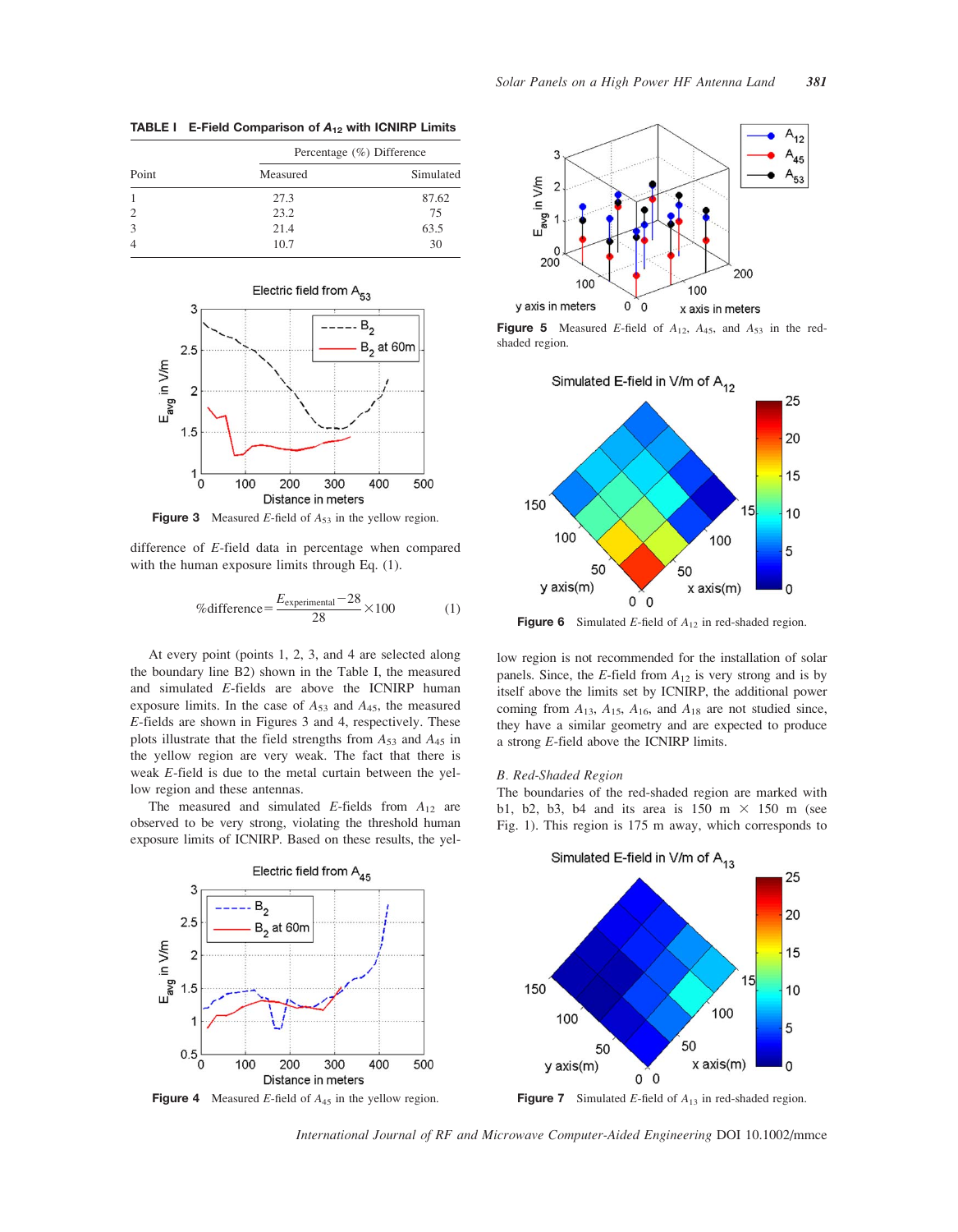

**Figure 8** Simulated E-field of  $A_{53}$  in red-shaded region.



**Figure 9** Simulated E-field of  $A_{12}$ ,  $A_{13}$ , and  $A_{53}$  in the redshaded region.

 $8.75\lambda$  when the midpoint of the frequency range is considered (15 MHz). First, the E-field from a single transmitter is measured in this region in order to gauge its strength. A step size of 75 m is used for the first three cases (I, II, III). Figure 5 shows the E-field for the first three cases. Figures 6–8 show the simulated E-field from  $A_{12}$ ,  $A_{13}$ , and  $A_{53}$ , respectively. Figure 9 shows the total simulated



Figure 10 Measured E-field of  $A_{12}$ ,  $A_{13}$ ,  $A_{15}$ ,  $A_{16}$ , and  $A_{18}$  in the red-shaded region.



Figure 11 Measured E-field of  $A_{12}$ ,  $A_{13}$ ,  $A_{15}$ ,  $A_{16}$ , and  $A_{53}$  in the red-shaded region.



**Figure 12** Measured E-field of  $A_{12}$ ,  $A_{13}$ ,  $A_{15}$ ,  $A_{16}$ , and  $A_{45}$  in the red-shaded region.

E-field from A12, A13, and A53. The simulation and measurement results show that the E-field from a single transmitter is not strong enough to violate ICNIRP human exposure limits. Therefore, it is necessary to inspect the case where there is more than one transmitter to measure the total E-field. In the case when more than one



**Figure 13** Measured E-field of  $A_{12}$ ,  $A_{13}$ ,  $A_{15}$ ,  $A_{45}$ , and  $A_{53}$  in the red-shaded region.

International Journal of RF and Microwave Computer-Aided Engineering/Vol. 26, No. 4, May 2016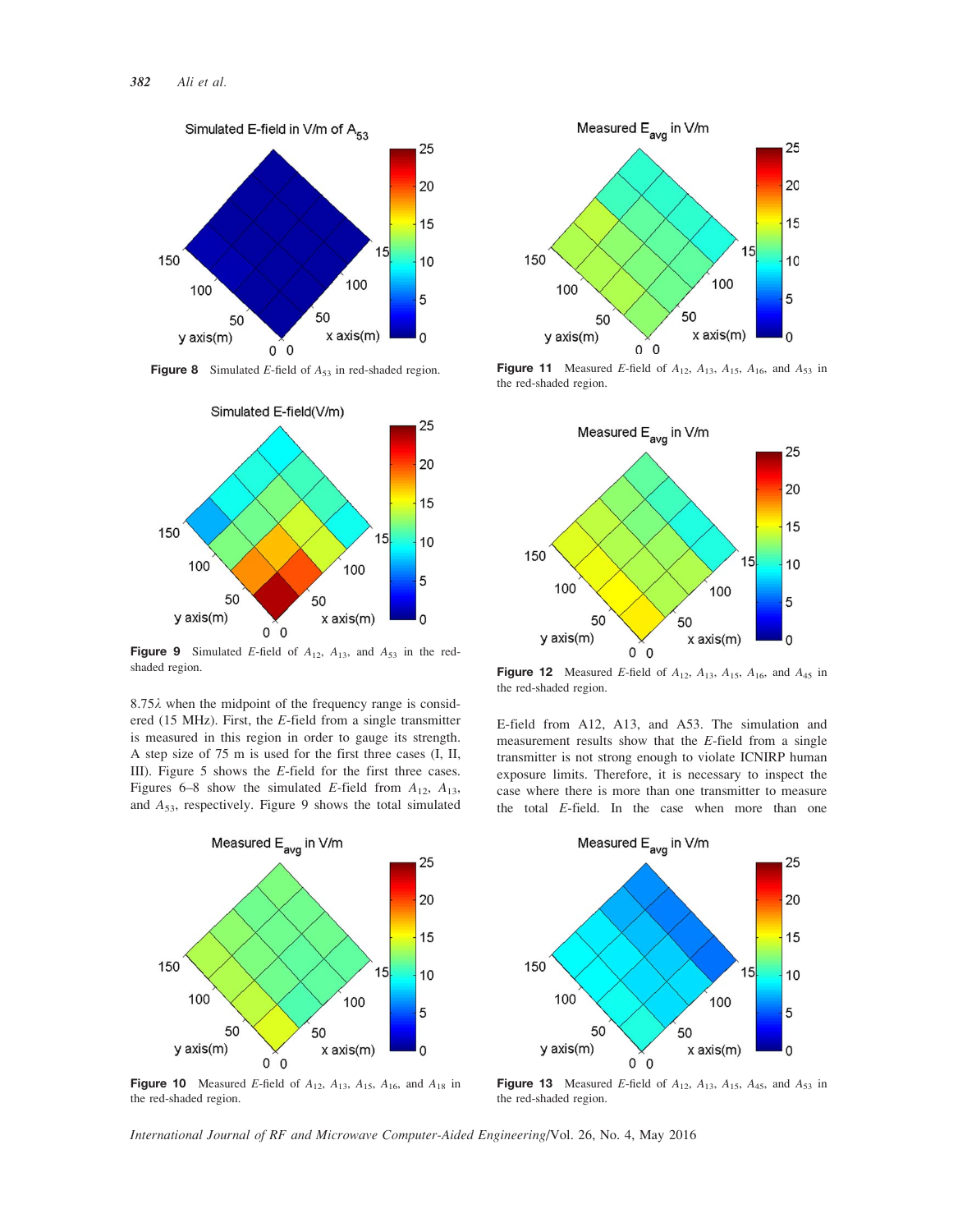

**Figure 14** Structure and 3D radiation pattern of  $A_{12}$ .

transmitter is radiating, E-field measurements have been performed with a 30 m step size in this region. The measured E-field from the antennas in Case IV, V, VI, and VII are shown in Figures  $10-13$ , respectively. The measured  $E$ field is stronger at the corner of the red-shaded region which is close to the radiating antennas. It can be seen from the figures that the average E-field is below the ICNIRP human exposure limits. However, the instantaneous E-field may be larger than the threshold values. Moreover, simulated  $E$ -fields (see Fig. 9) from only three antennas are also stronger at the same corner but slightly below the ICNIRP limits. If the E-fields produced by the other antennas are taken into account in the simulation, then the total E-field is expected to exceed the ICNIRP limits. The measured and simulated E-fields are consistent in terms of field distribution over the red-shaded region.



Figure 15 Effect of the solar panel metal frames on the vertical pattern of  $A_{12}$ .



Figure 16 Effect of the solar panel metal frames on the horizontal pattern of  $A_{12}$ .

However, the measured values are weaker in general. The simulations showing field strengths up to 20 V/m are very common. This value is about 3 dB below ICNIRP limits. If one considers the normal distribution of the field strength with a standard deviation of 6 dB (ITU assumes 5.5 dB for broadcasting), then there is a chance of 30% that the field strength will be above the ICNIRP limits. Thus, the redshaded region is also not recommended in terms of human safety due to the statistical nature of measurements.

# C. Effect of the Solar Panel Metal Frames on Radiation Patterns

To see the effect of the metal frames on the radiation patterns of the short-wave antenna array, a structure made of wires was created in 4nec2 to mimic the frame and it is placed in the yellow and red-shaded regions separately at a height of 2.5 m from the ground plane. The 3D radiation pattern along with antenna structure and metal frame are shown in Figure 14. The radiation patterns (horizontal and vertical) of the antenna are compared in the case when there is a metal frame in the two regions of interest to the case when there is no metal frame. Figures 15 and 16 show vertical and horizontal radiation patters of the  $A_{12}$ , respectively. The figures show that the curves are almost overlapping each other and the difference between them is not visible. Therefore, it can be said that the metal frame has no significant effect on the radiation patterns of the antenna.

## III. CONCLUSIONS

An experimental study for the feasibility of installation of solar panels on two designated areas on a short-wave radio transmitter station is carried out via on-site measurements and computer simulations and the results are compared with the human exposure limits of ICNIRP. Effects of the metallic frame of solar panel on the radiation patterns of the antenna are also studied. In terms of ICNIRP

International Journal of RF and Microwave Computer-Aided Engineering DOI 10.1002/mmce